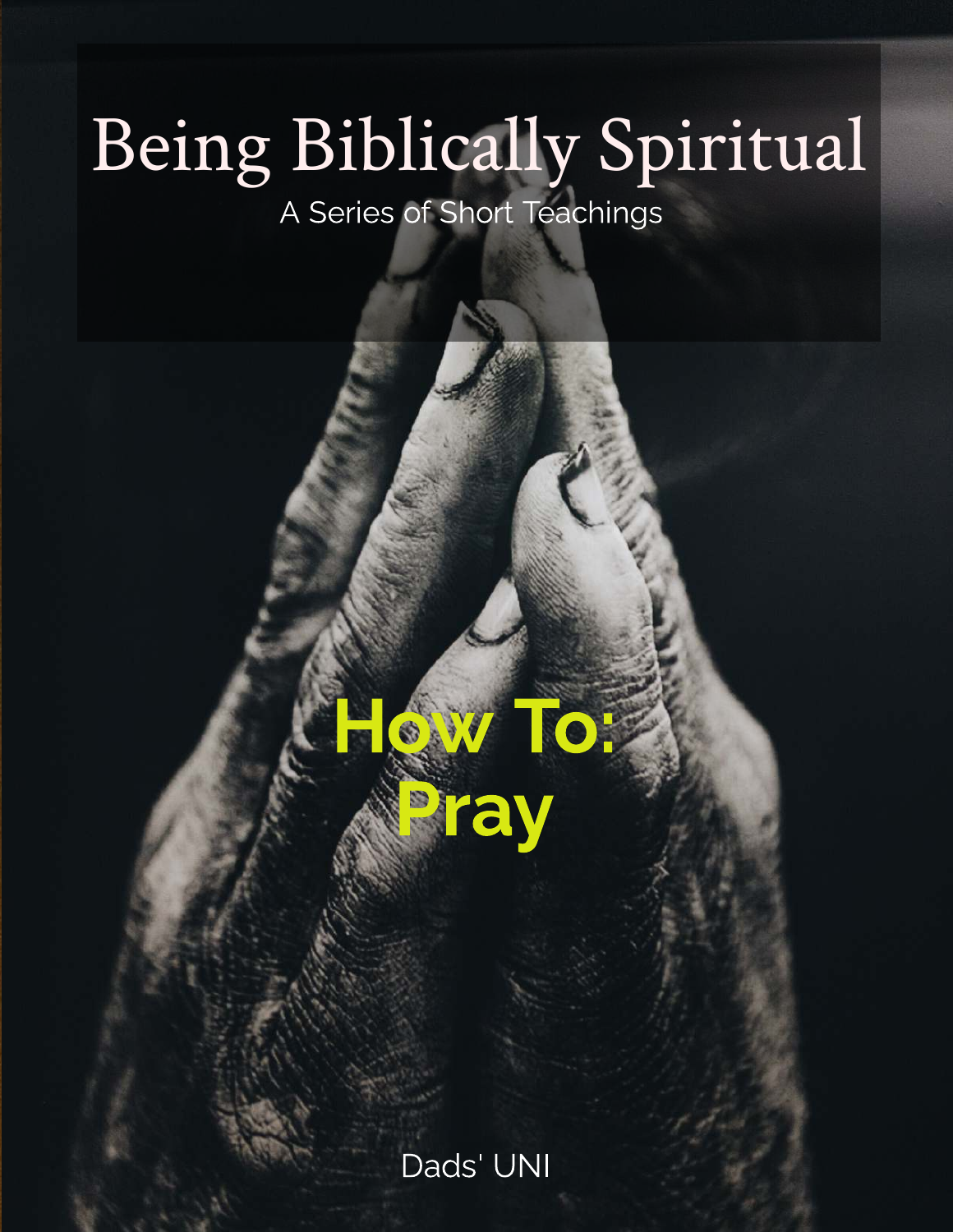# Table Of Contents

| <b>Introduction</b>                                                | 3  |
|--------------------------------------------------------------------|----|
| <b>Scripture Reference</b>                                         | 3  |
| <b>What is Prayer?</b>                                             | 4  |
| Who Do We Pray To?                                                 | 5  |
| "We Pray To Our Heavenly Father God, Through Jesus Christ His Son" | 5  |
| <b>How Do You Physically Pray</b>                                  | 6  |
| <b>What is our Attitude in Prayer</b>                              | 7  |
| <b>Simple Keys to Success in Prayer</b>                            | 8  |
| <b>Faithfulness in Prayer</b>                                      | 8  |
| Praying in Secret                                                  | 8  |
| Praying in Faith                                                   | 8  |
| <b>Some Biblical Types of Prayer</b>                               | 9  |
| Supplications                                                      | 9  |
| Prayers                                                            | 9  |
| <b>Intercessions</b>                                               | 9  |
| Giving of Thanks                                                   | 9  |
| Aspects Of Prayer Found in 'The Lord's Prayer'                     | 10 |
| The Ministry Of Dads' UNI                                          | 13 |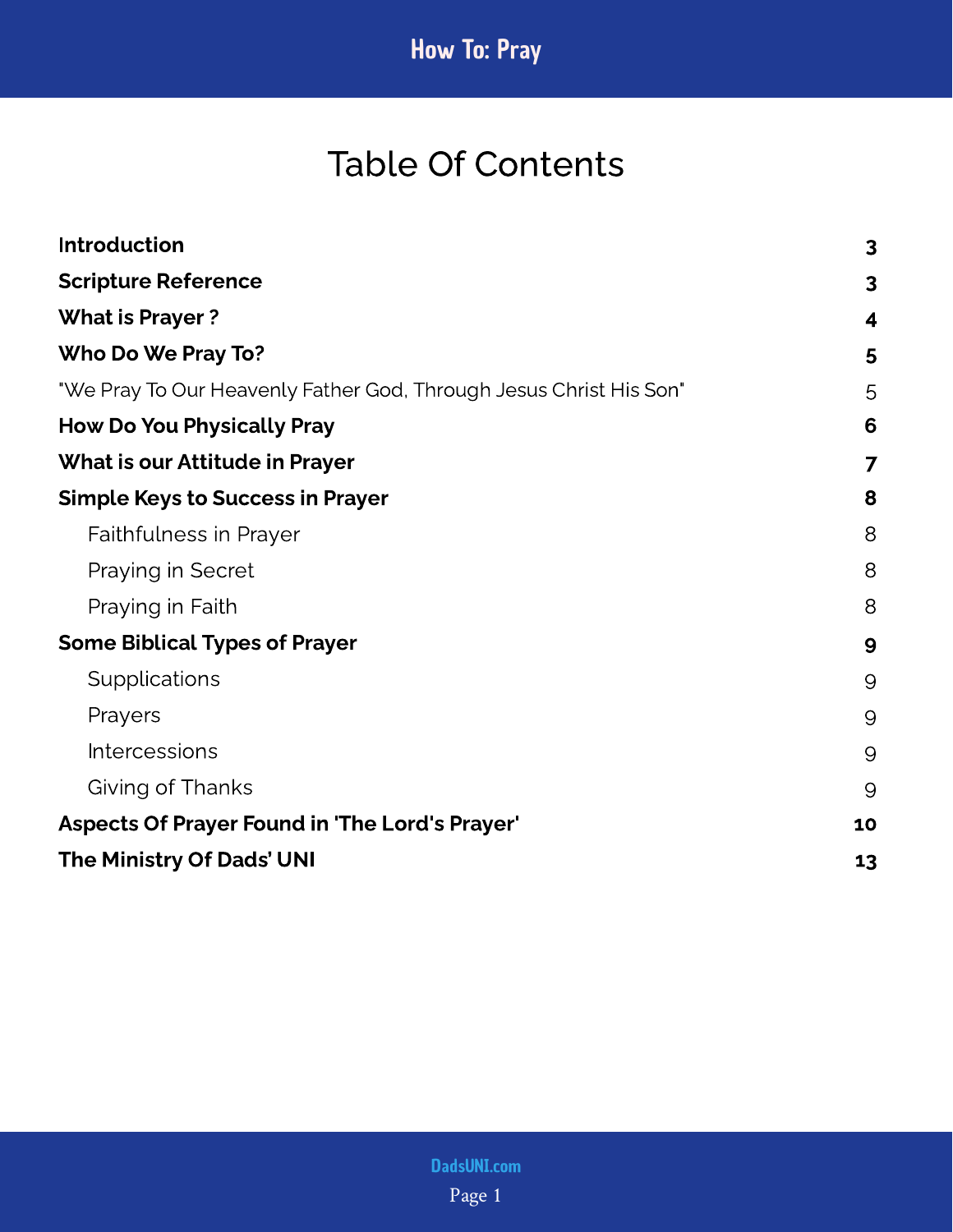### Being Biblically Spiritual

 Being Biblically Spiritual is a collection of short teachings that focus on the practical application of some of the spiritual truths found within the scriptures of the Bible. In no way should this be considered an exhaustive list, nor should it be considered the only way to spiritually apply these biblical truths. We hope that you find simple spiritual keys that will encourage and inspire your Christian faith and daily spiritual walk with God.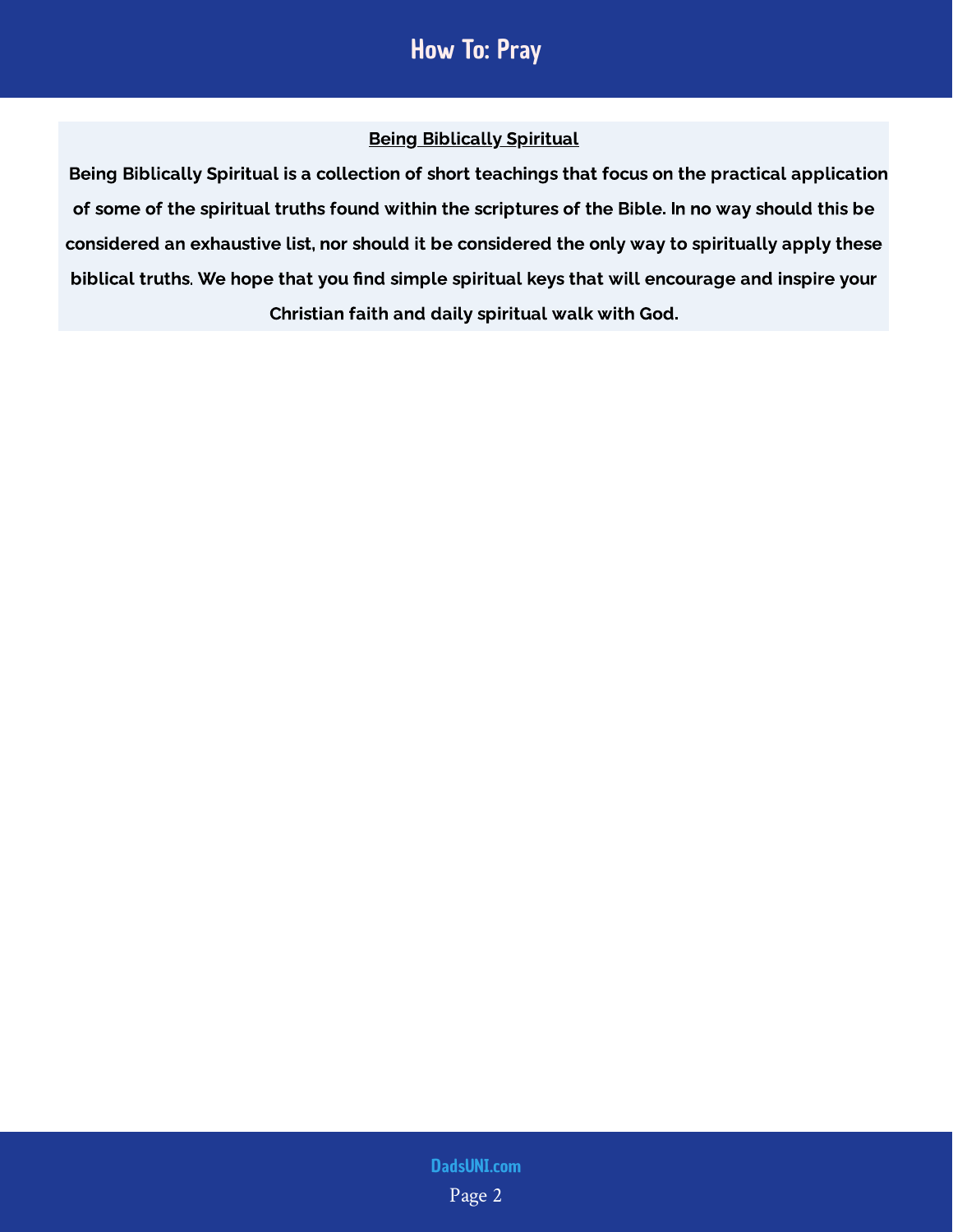# <span id="page-3-0"></span>Introduction

Prayer is universal among the nations of the world, although it is often found in different religions and practiced in different ways, the fact remains that mankind is drawn inexorably to pray. The reason for this is that man is primarily a spirit being, who lives in a body and has an eternal soul. Man came from God, and it is back toward God that we are drawn through the exercise of prayer. This blog will lay some foundations about the fundamentals of prayer, a foundation that I encourage every person to build upon themselves.

# <span id="page-3-1"></span>Scripture Reference

In this manner, therefore, pray: Our Father in heaven, Hallowed be Your name. Your kingdom come. Your will be done On earth as it is in heaven. Give us this day our daily bread. And forgive us our debts, As we forgive our debtors. And do not lead us into temptation, But deliver us from the evil one... (Matthew 6:9-13)



Page 3 [DadsUNI.com](https://www.dadsuni.com/)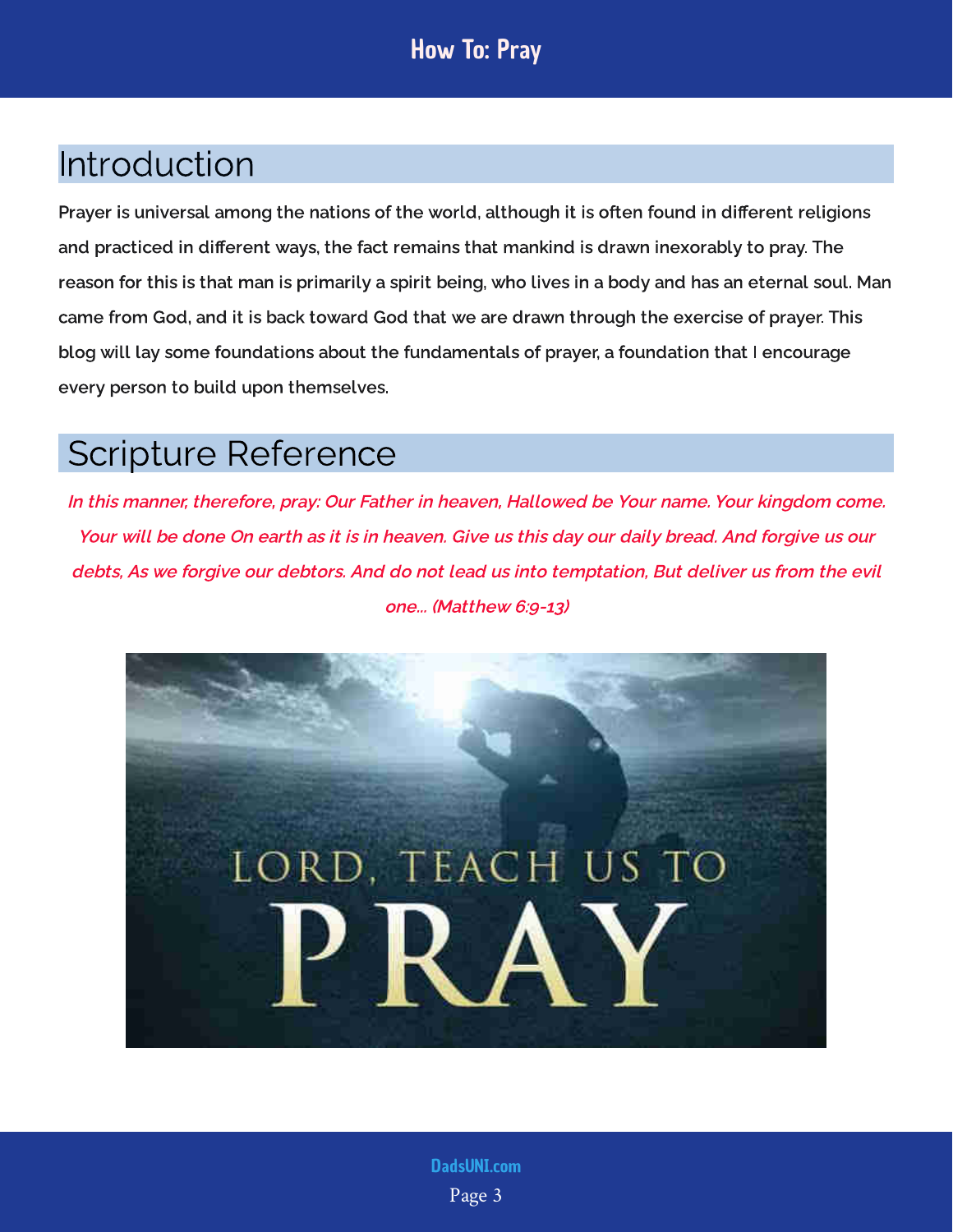# <span id="page-4-0"></span>What is Prayer ?

(Genesis 4:26) And as for Seth, to him also a son was born; and he named him Enosh. Then men began to call on the name of the Lord.

### Prayer in it's simplest form is basically calling upon God for help.

In whatever circumstance we find ourselves in, we come to God because He alone is Almighty and has the power to do things that we can not. We come seeking His assistance through the act of prayer.



Page 4 [How To: Pray](https://www.dadsuni.com/post/how-to-pray)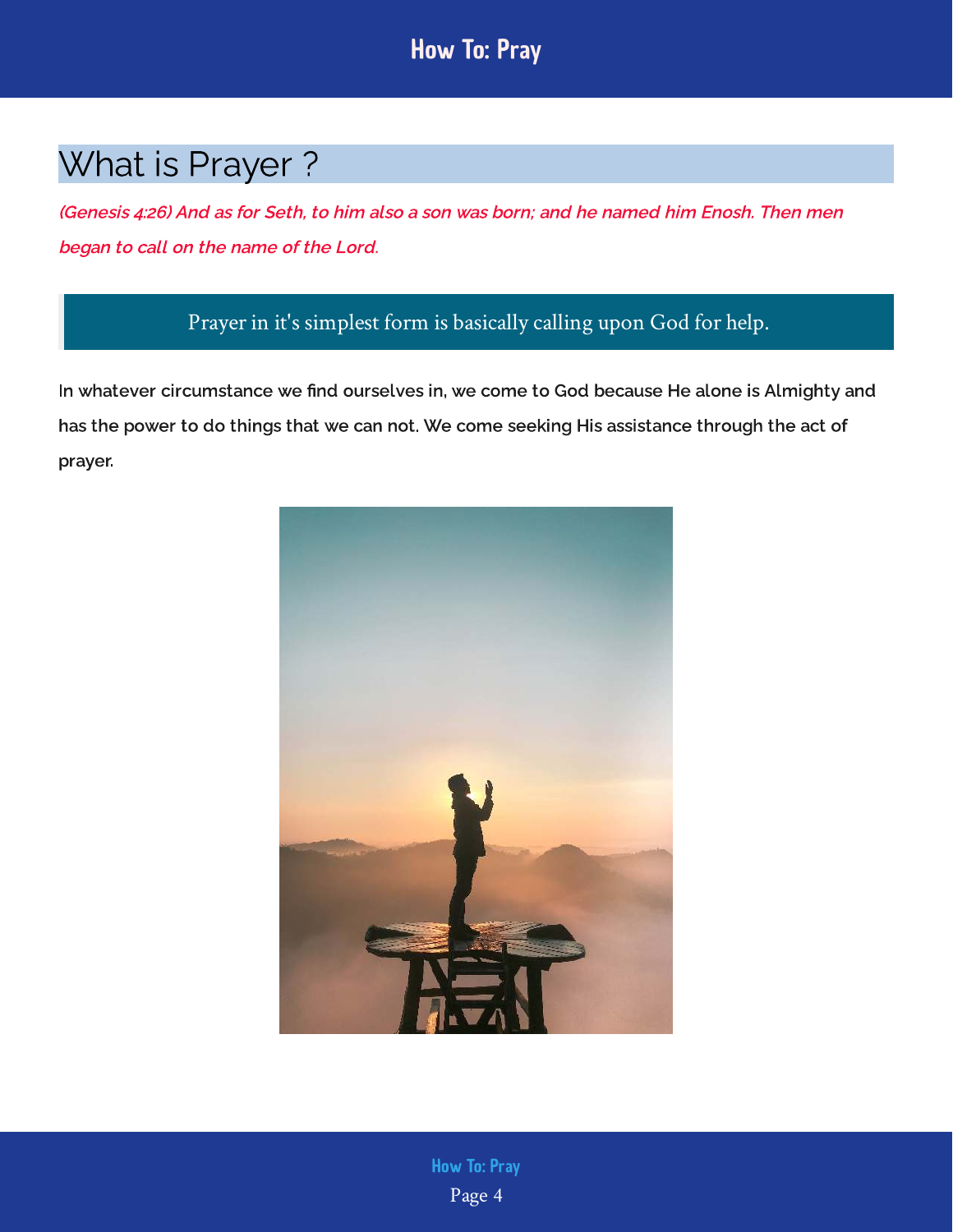# <span id="page-5-0"></span>Who Do We Pray To?

(John 14:6) Jesus said to him, "I am the way, the truth, and the life. No one comes to the Father except through Me

### "We Pray To Our Heavenly Father God, Through Jesus Christ His Son"

<span id="page-5-1"></span>Jesus Christ came to reveal God our Heavenly Father back to mankind. Mankind came from Him and walked with Him in the beginning, but through the deception of Satan in the Garden of Eden mankind lost that daily sense of communion with God.

The inner nature of man became perverted and sinful as we fell under the control of Satan, and our thoughts and lives became selfish and carnal as that fallen nature manifested in our daily lives.

\*Through Faith in the Resurrection of Jesus Christ and by yielding to His Lordship in our lives we receive forgiveness of all of our sins and are accepted back into God's family and have access to God renewed through faith and prayer.

Through Jesus Christ, we can now come into God's presence in prayer with confidence because we have our past forgiven and our conscience cleansed by the Holy Spirit.

[The Resurrection of Jesus Christ](https://www.dadsuni.com/post/what-is-easter-really-about)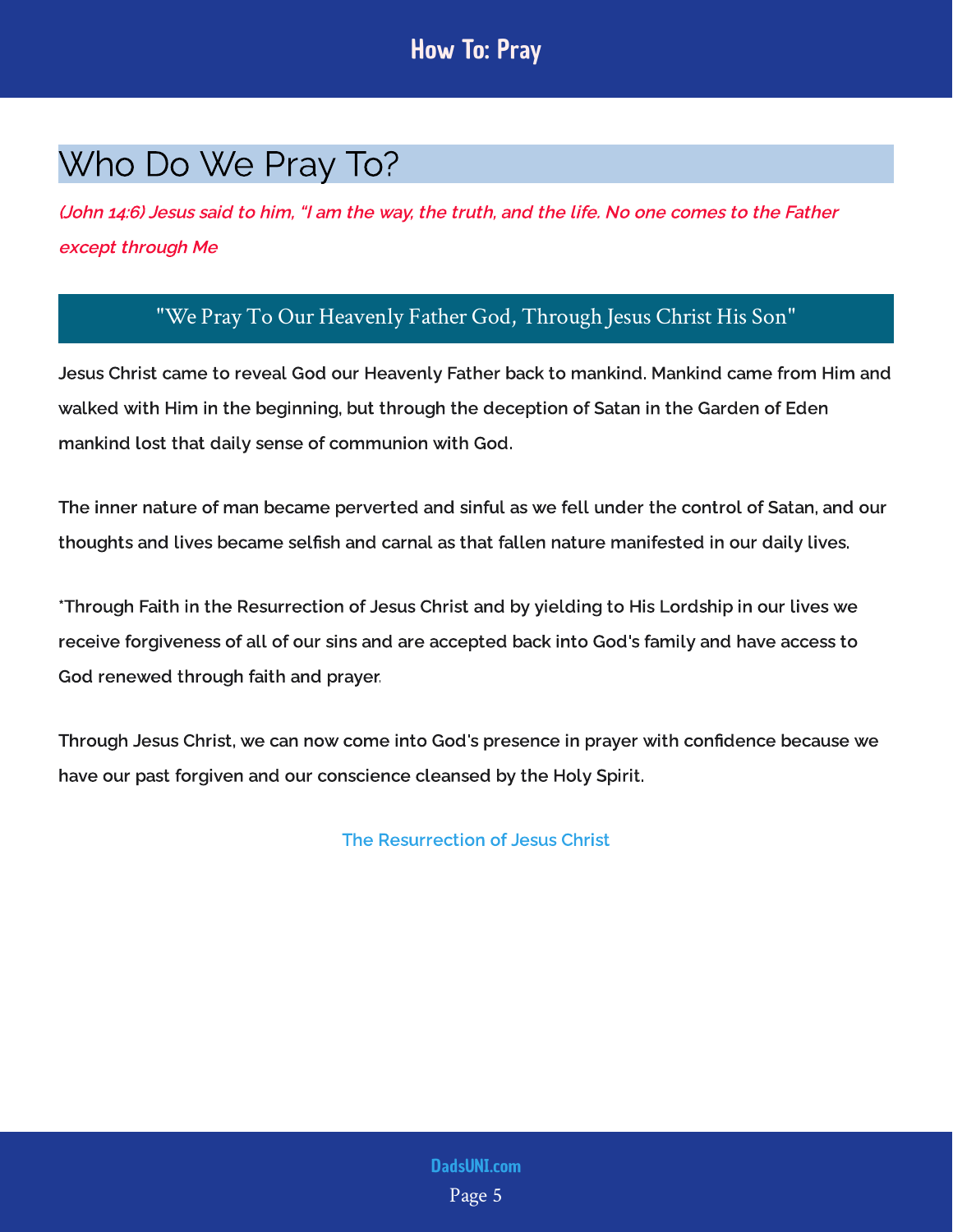# <span id="page-6-0"></span>How Do You Physically Pray

Here are some ways to pray that are found in the Bible.

(Nehemiah 1:4) So it was, when I heard these words, that I sat down and wept, and mourned for many days; I was fasting and praying before the God of heaven.

(Mark 11:25) "And whenever you stand praying, if you have anything against anyone, forgive him, that your Father in heaven may also forgive you your trespasses



(2 Kings 4:35) He returned and walked back and forth in the house, and again went up and stretched himself out on him; then the child sneezed seven times, and the child opened his eyes

(Exodus 34:8) So Moses made haste and bowed his head toward the earth, and worshiped

(1 Timothy 2:8) I desire therefore that the men pray everywhere, lifting up holy hands, without wrath and doubting

(Luke 22:41) And He was withdrawn from them about a stone's

throw, and He knelt down and prayed

(Matthew 26:39) He went a little farther and fell on His face, and prayed, saying, "O My Father, if it is possible, let this cup pass from Me; nevertheless, not as I will, but as You will."

> Page 6 [DadsUNI.com](https://www.dadsuni.com/)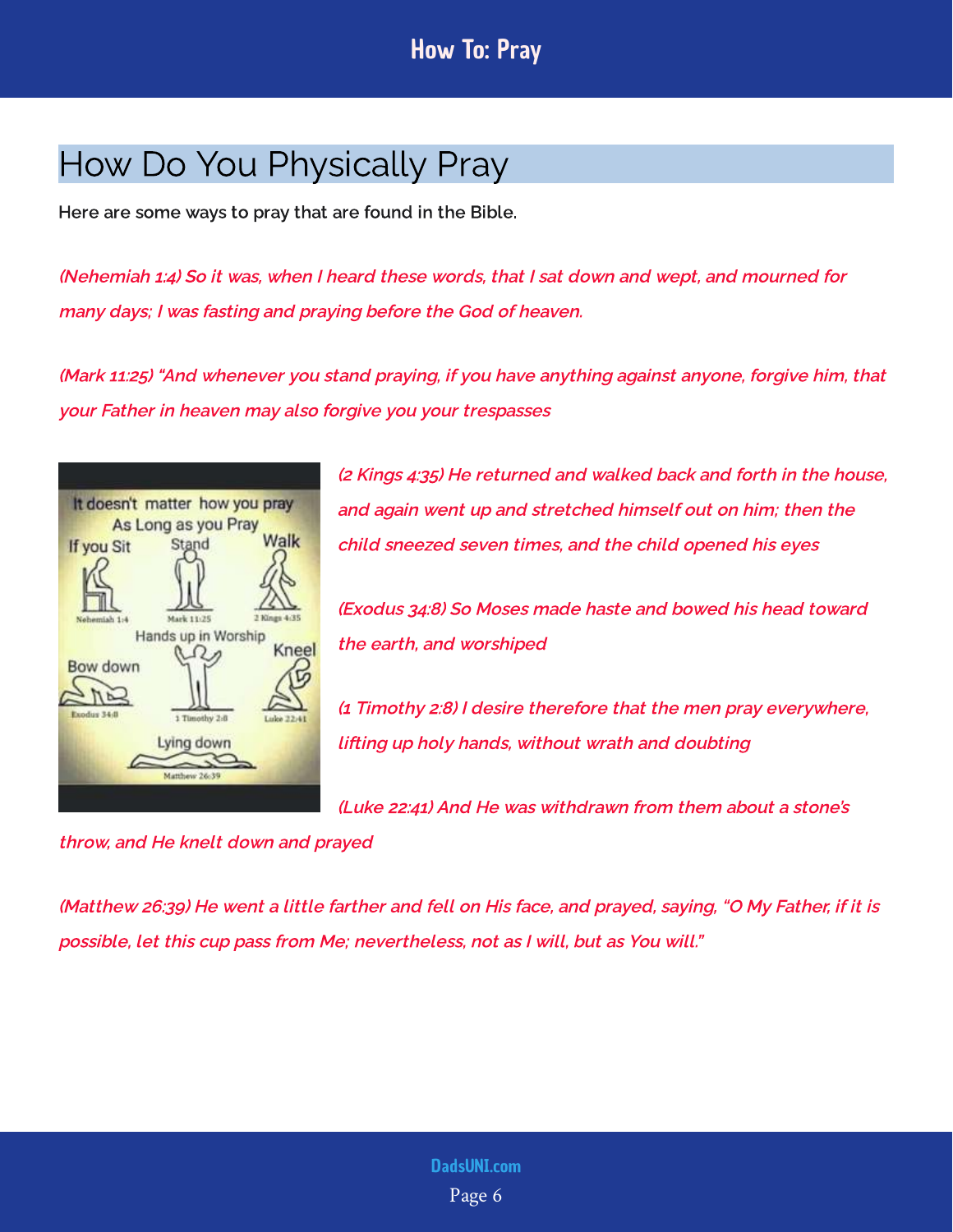# <span id="page-7-0"></span>What is our Attitude in Prayer

(Psalm 24:3-5) Who may ascend into the hill of the Lord? Or who may stand in His holy place? He who has clean hands and a pure heart, Who has not lifted up his soul to an idol, Nor sworn deceitfully. He shall receive blessing from the Lord, And righteousness from the God of his salvation

We need to humble ourselves and prepare our hearts before we enter into God's Presence through prayer. God is not to be trifled with or treated the way we treat our fellow man, we are not on the same level as Him because He is our Creator, He is Holy, All-Knowing, All-Seeing, and Almighty. Although He welcomes us into His family as children of God, we should never forget that He deserves our worship, honor, and praise.

Asking for His forgiveness and cleansing often and continually yielding our lives to Him enables His process of transformation to continue and ensures the channels of prayer stay open between us.

[Forgiveness and Cleansing](https://www.dadsuni.com/post/how-to-find-forgiveness-and-cleansing)

Page 7 [DadsUNI.com](https://www.dadsuni.com/)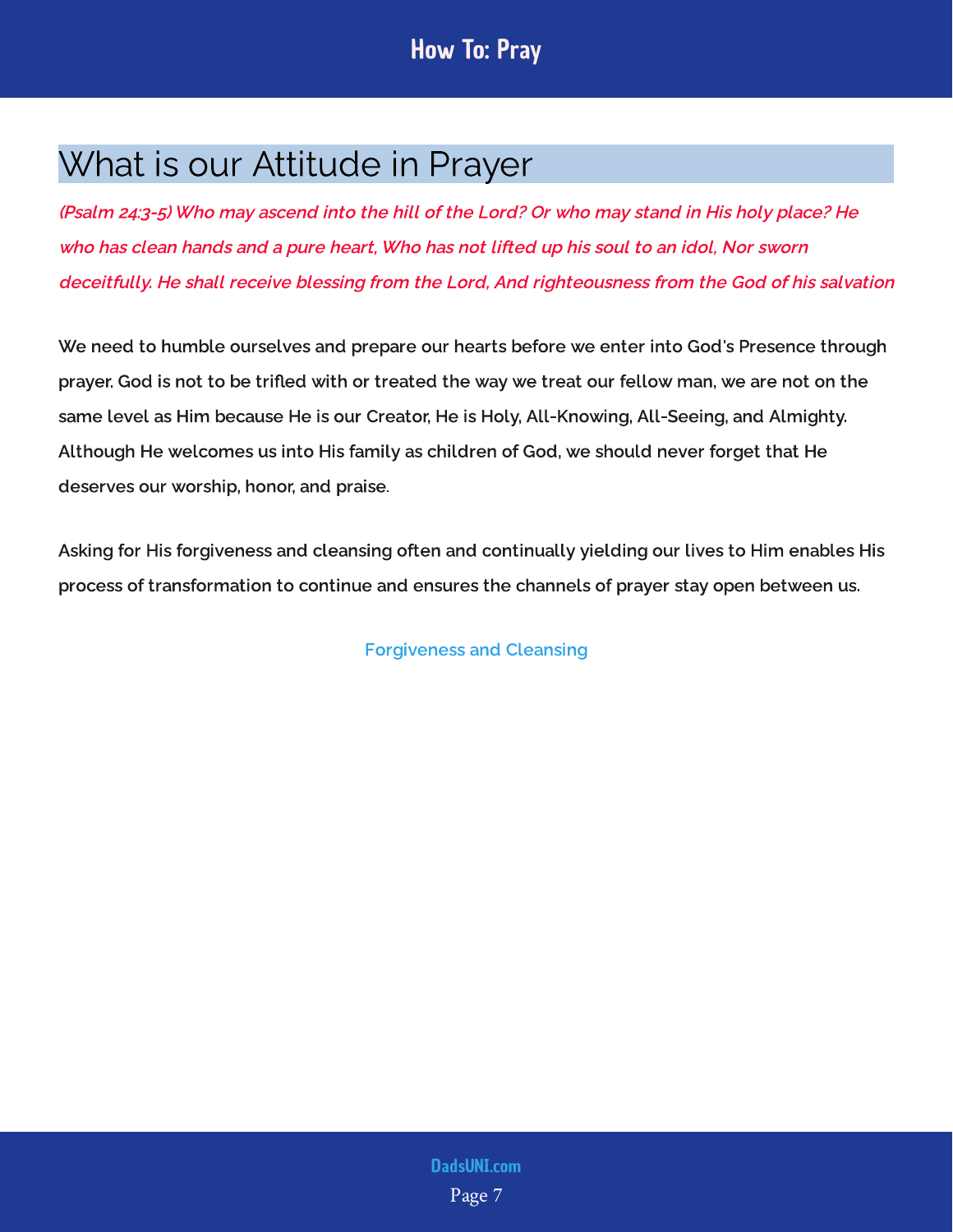# <span id="page-8-0"></span>Simple Keys to Success in Prayer

### <span id="page-8-1"></span>Faithfulness in Prayer

(Luke 18:1) Then He spoke a parable to them, that men always ought to pray and not lose heart,

Faithfulness in prayer is a wonderful habit to develop as it transforms our hearts daily as we see God's goodness in our lives and provides many answered prayers.

### <span id="page-8-2"></span>Praying in Secret

(Matthew 6:6) But you, when you pray, go into your room, and when you have shut your door, pray to your Father who is in the secret place; and your Father who sees in secret will reward you openly.

When we can separate ourselves from the distractions of life, we are released to enter into a beautiful relationship with our loving Heavenly Father in prayer.

### <span id="page-8-3"></span>Praying in Faith

(Hebrews 11:6) But without faith it is impossible to please Him, for he who comes to God must believe that He is, and that He is a rewarder of those who diligently seek Him

Always remember these 2 things,

1. God is there and

2. He wants to reward you

when you seek Him earnestly in prayer.

Page 8 [DadsUNI.com](https://www.dadsuni.com/)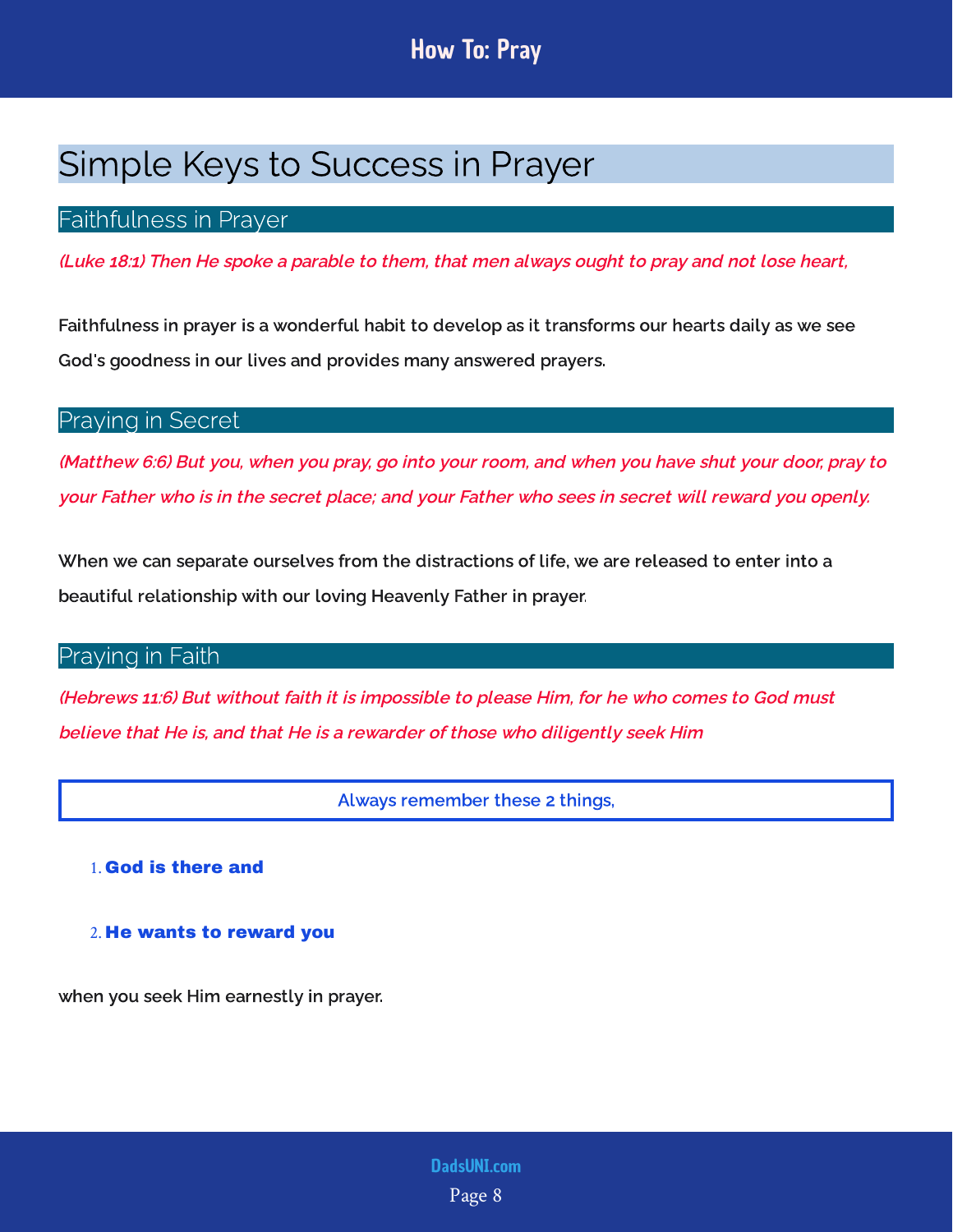# <span id="page-9-0"></span>Some Biblical Types of Prayer

(1 Timothy 2:1) Therefore I exhort first of all that supplications, prayers, intercessions, and giving of thanks be made for all men,

# <span id="page-9-1"></span>**Supplications**

Supplications ask God to supply specific benefits or needs.

### <span id="page-9-2"></span>Prayers

Prayers are respectful devotion.

### <span id="page-9-3"></span>Intercessions

Intercessions are earnest appeals made on behalf of others.

# <span id="page-9-4"></span>Giving of Thanks

Thanksgivings are expressions of gratitude for mercies received.

Page 9 [DadsUNI.com](https://www.dadsuni.com/)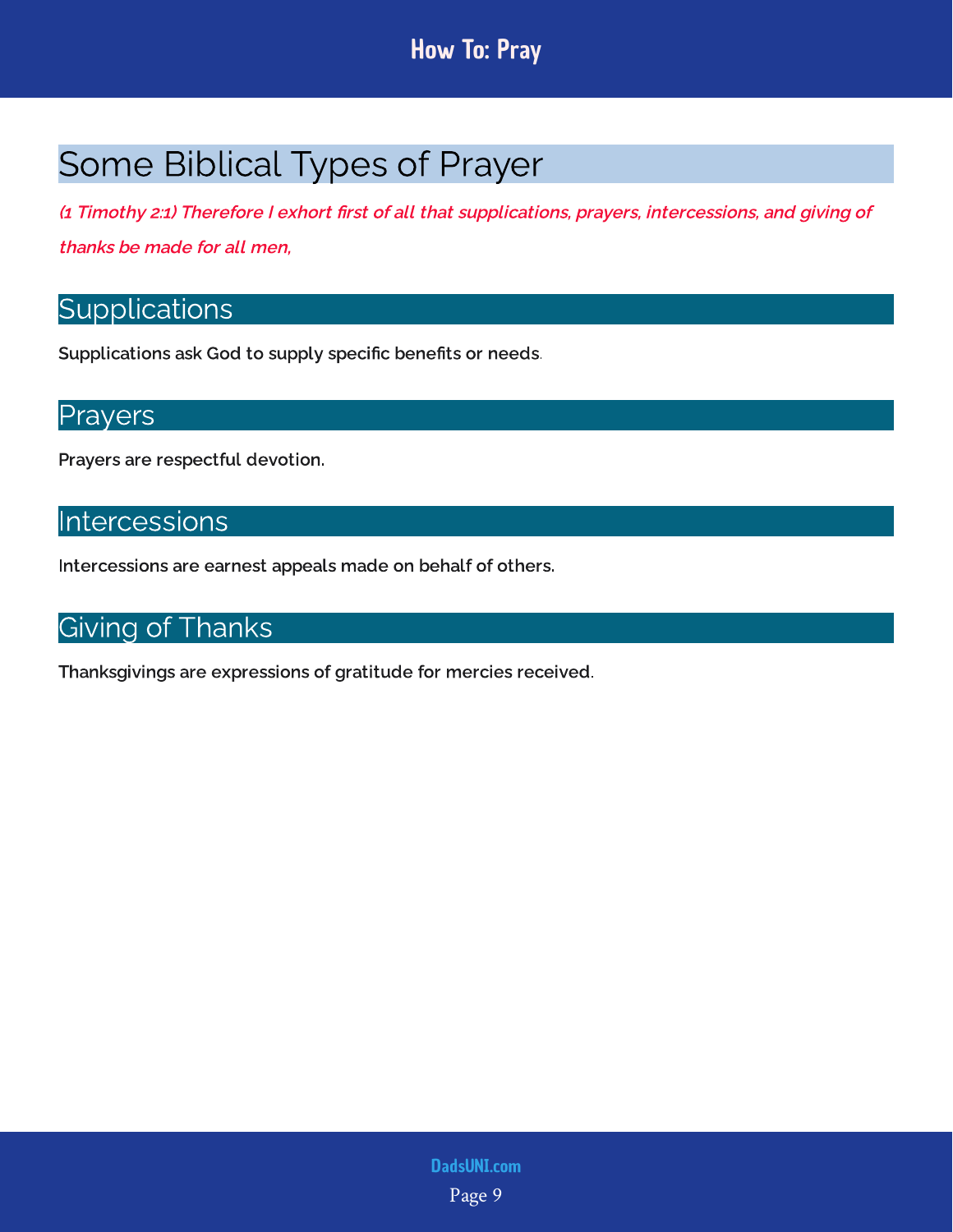# <span id="page-10-0"></span>Aspects Of Prayer Found in 'The Lord's Prayer'

### Our Father in heaven

Relationship: Is the close personal bond we continue to develop with God throughout life (Luke 12:32)

#### Hallowed (or Holy) be your name

Praise: Is the act of verbally thanking God for His goodness and mercy (Psalm 50:23)

#### Your kingdom come

Purpose: God's kingdom is partially experienced in the spiritual lives of believers now, but will eventually physically come when Jesus returns (Luke 17:21)

#### Your will be done

Submission: The life of every believer is to be yielded to God's will and choices for their life, no longer living for ourselves but now living for God. (1 Corinthians 6:19)

### On earth as it is in heaven

Dominion: God created the earth and the heavens and therefore owns them, the rule of the earth was given to mankind but usurped through deception by Satan. God rules in heaven and when Jesus returns will rule again on earth. (Isaiah 66:1)

Give us this day our daily bread

Page 10 [DadsUNI.com](https://www.dadsuni.com/)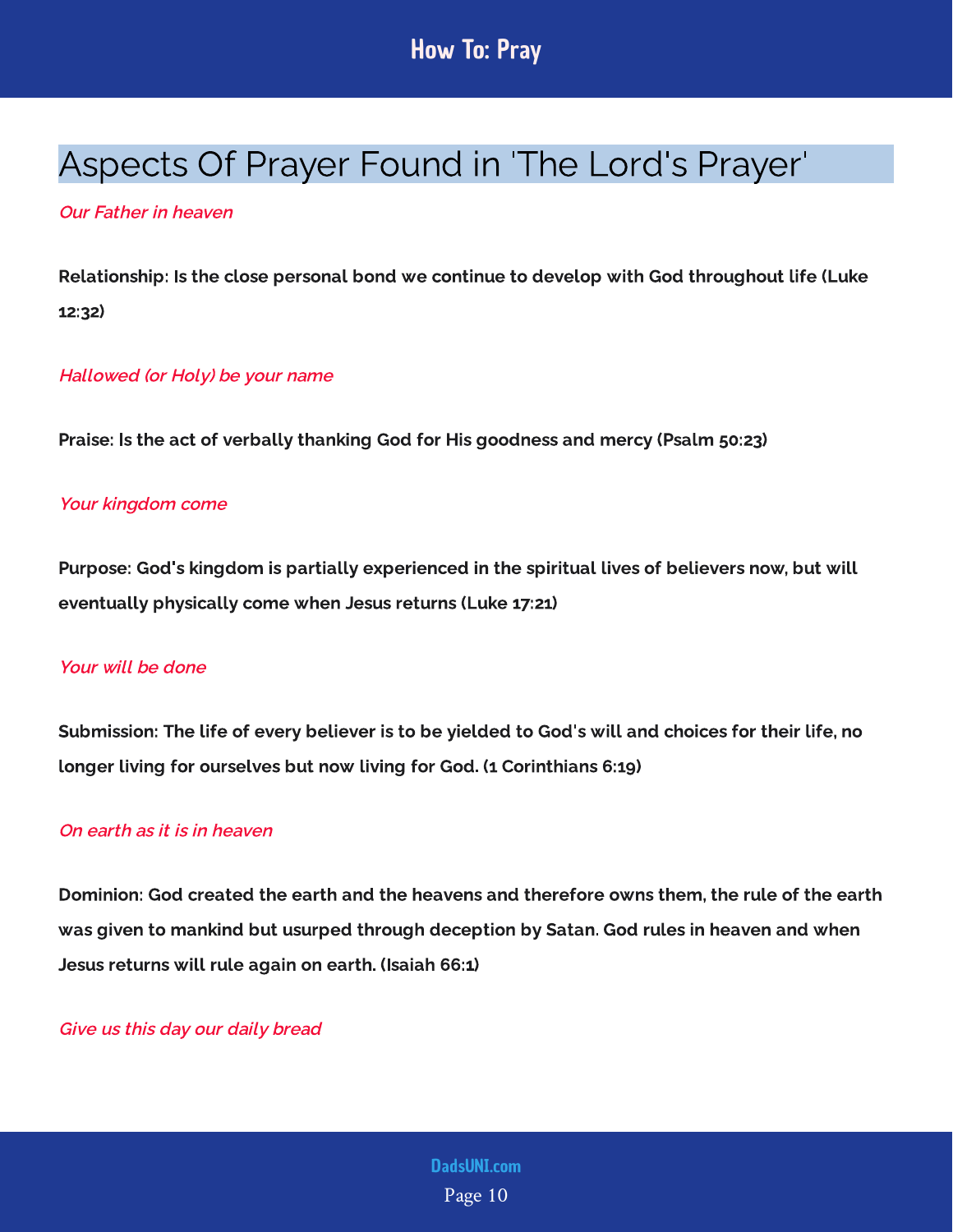Provision: When man was created in the Garden of Eden God provided everything he needed for life, this level of provision is restored when we come to Christ. (Genesis 2:9)

#### And forgive us our debts (Sins)

Forgiveness: Even as disciples of Jesus Christ we can at times fall back into sinful actions that are not acceptable to God. When this happens we can come confidently to Jesus and receive forgiveness and cleansing afresh. (1 John 1:9)

### As we forgive our debtors

Reconciliation: We are called not only to receive God's forgiveness of our sins but also to give forgiveness to our fellow man when they sin against us. (Matthew 6:14-15)

#### And lead us not into temptation

Protection: Temptation will always be present while we live within a fallen world, but God provides a way of escape for us as His children (1 Corinthians 10:13)

#### But deliver us from the evil one

Deliverance: When we yield our lives to Jesus Christ, the Holy Spirit destroys the powers of evil that had dominion over us. This same mighty power is available for all believers to deliver us from the snares that the devil sets for us in life. (John 14:30), (1 John 4:4)

I would encourage every believer to memorize the 'Lord's Prayer' and to say it every day at the beginning of their prayer time. This is the prayer that Jesus gave to His disciples when they asked Him to teach them how to pray and is a prayer that is filled with wisdom and understanding about how we should approach our Father in Heaven.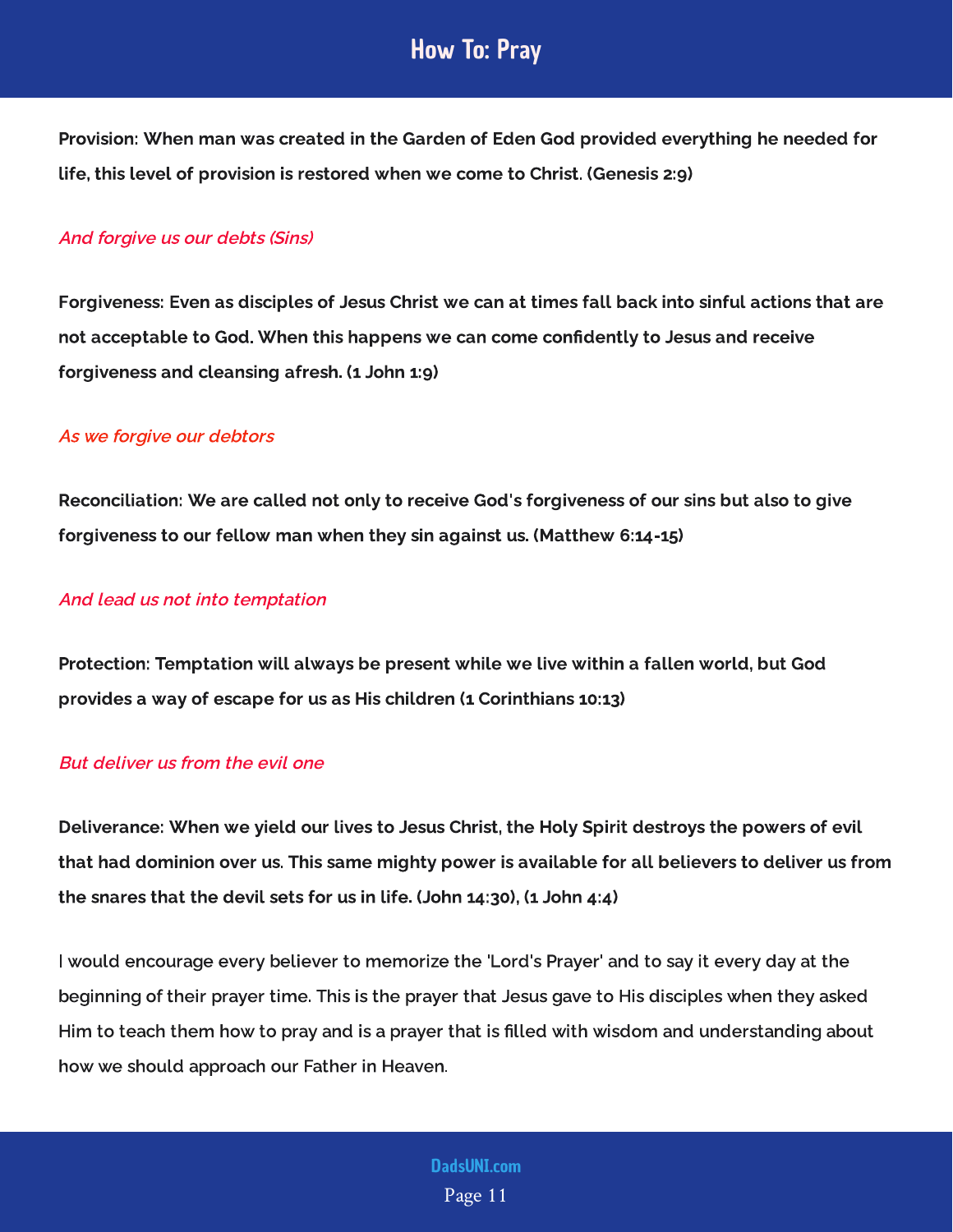

#### God Bless

\*For further study on the subject of Prayer you might also be interested in our Free eBook



["How To Get Your Prayers Answered"](https://www.dadsuni.com/faithhub)

You might also be interested in our Free eBook

["How To: Find God's Pathway in Life"](https://www.dadsuni.com/faithhub)



Page 12 [DadsUNI.com](https://www.dadsuni.com/)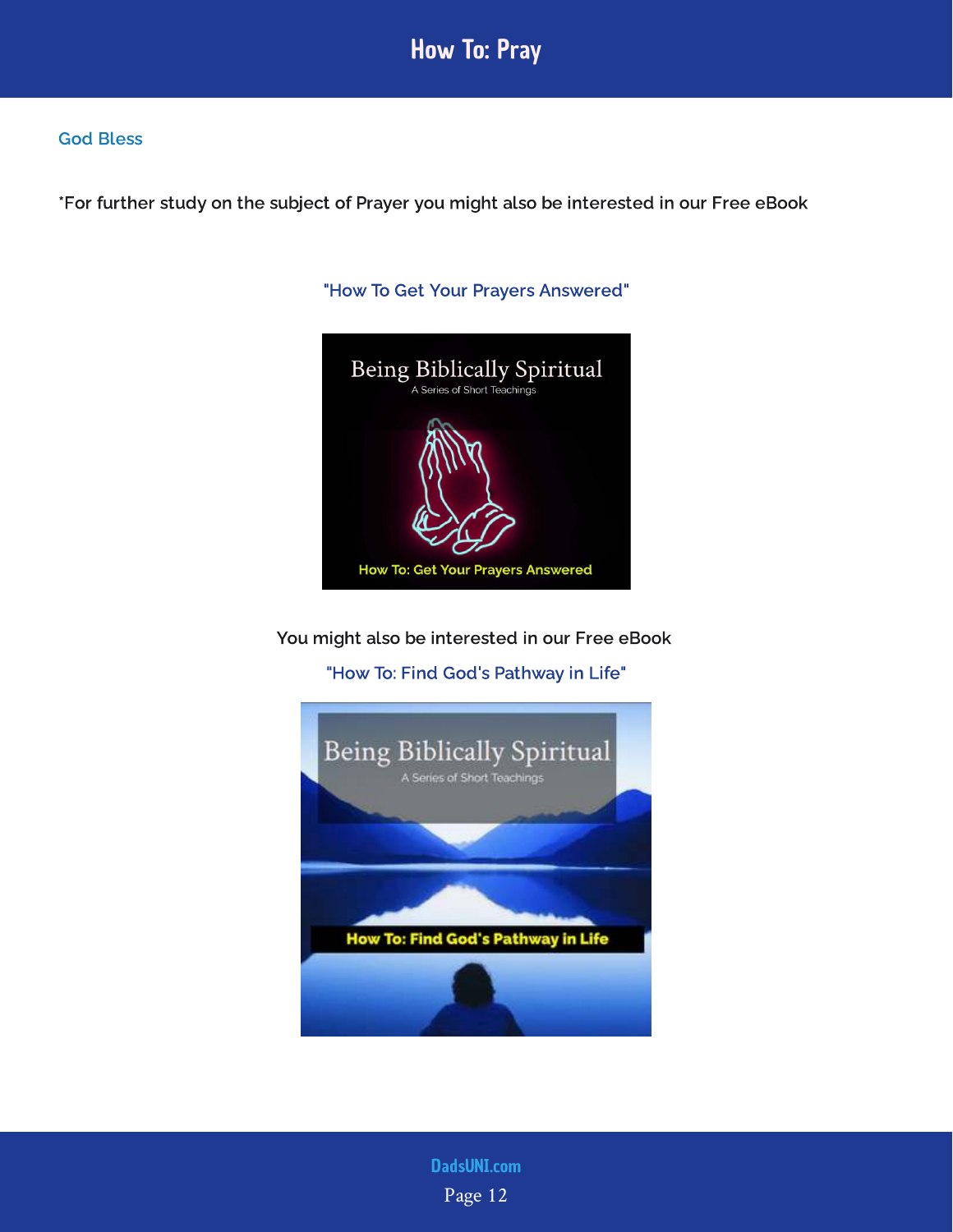# <span id="page-13-0"></span>The Ministry Of Dads' UNI

Dads' UNI is an Online Ministry based in Australia and is focused on providing simple biblical teaching to assist young men in Growing Families God's Way.

All Dads' UNI resources are provided free of charge, and we encourage those who enjoy our teachings to share them freely among family and friends.

Dads' UNI can be found online in the following locations:

Facebook: <https://www.facebook.com/Dadsuni/>

Instagram:<https://www.instagram.com/dadsuni/>

You Tube: [https://www.youtube.com/channel/UCV1vuth1FMmKxiJw\\_xQZpQg](https://www.youtube.com/channel/UCV1vuth1FMmKxiJw_xQZpQg)

Website: <https://www.dadsuni.com/>

We hope you enjoyed this eBook and will visit Dads' UNI online regularly to see our  [latest blogs](https://www.dadsuni.com/parenting-blog) and [eBooks](https://www.dadsuni.com/ebook-library)

> Page 13 [DadsUNI.com](https://www.dadsuni.com/)